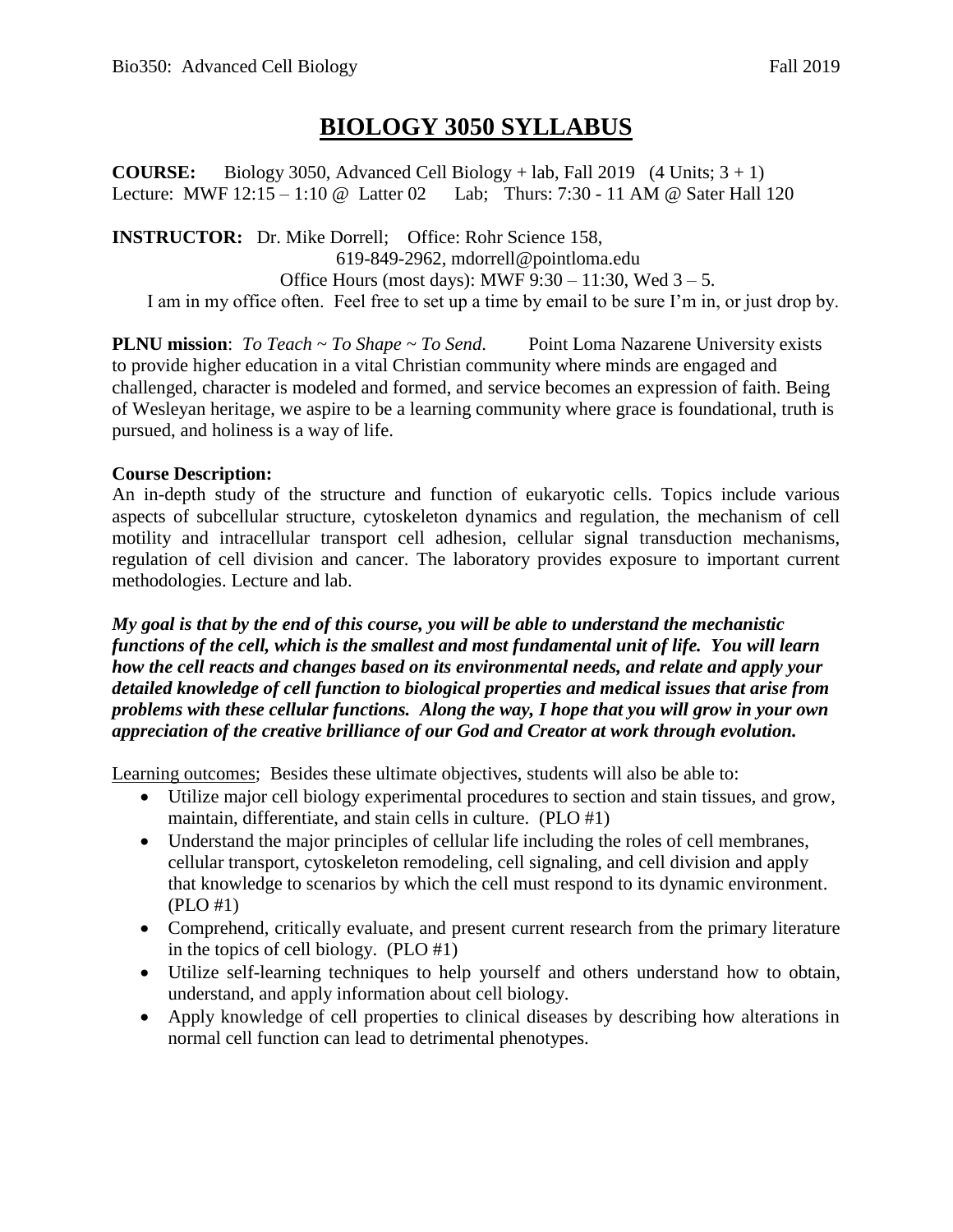## **REQUIRED TEXTS:** \*\*Alberts et. al., Molecular Biology of the Cell, 6<sup>th</sup> Ed., (Big blue book) Garland Science, New York, 2014.

The Immortal Life of Henrietta Lacks; by Rebecca Skloot

*\*\*I realize that this is a thick and expensive textbook. However, this textbook is a great resource for Biology in general. I can tell you from experience that it will be a wonderful reference as you prepare for Graduate or Medical school, and while you are studying, or employed in, anything related to biology. Plus, after evaluating many texts, it doesn't cost much more that other text options.* 

**EVALUATION AND GRADING**; Letter grades will be assigned at the end of the course based on your percentage of total possible points, according to the following **approximate** scale:

| A                           | $90 - 100\%$ |
|-----------------------------|--------------|
| R                           | $80 - 89\%$  |
| $\mathcal{C}_{\mathcal{C}}$ | $70 - 79\%$  |
| Ð                           | $60 - 69\%$  |
| NC/F                        | $< 60\%$     |

**As a general rule +/- 3% from the cutoff grades will usually be given +/- grades. For example, 87 – 90 would be a B+ and 90 – 93% would be an A-. Ultimately however, plusses and minuses (***e.g.***, B+/A-) will be determined at the instructor's discretion. A major factor in this decision will be consistent** *class participation and preparation***.** 

#### **Grading scale:**

| Laboratory grade                     | 15%  |  |
|--------------------------------------|------|--|
| Individual worksheets / crosswords   | 10%  |  |
| Primary literature presentation      | 10%  |  |
| 2-page summaries                     | 5%   |  |
| Mixed group problems                 | 7%   |  |
| Group participation and contribution | 8%   |  |
| Midterms                             | 30%  |  |
| Final exam                           | 15%  |  |
| Total                                | 100% |  |

#### **COURSE FORMAT**:

#### Theory behind active learning:

The overall format for this class is likely to be different from most other courses that you have taken throughout your educational career. Extensive data has effectively demonstrated that students learn better by taking part in the learning process, a process called 'active learning', which provides opportunities for students to meaningfully talk and listen, write, read, and reflect on the content, ideas, issues, and concerns of an academic subject." (Meyers and Jones, *Promoting active learning; strategies for the college classroom*. San Franscisco: Jossey-Bass). In addition, with the technology available today, science is becoming less and less about memorizing certain facts, and more and more about learning to think, analyze, and evaluate information scientifically. To this end, this course will incorporate several active learning techniques, a few of which are referred to as 'Jigsaw' and 'peer teaching'.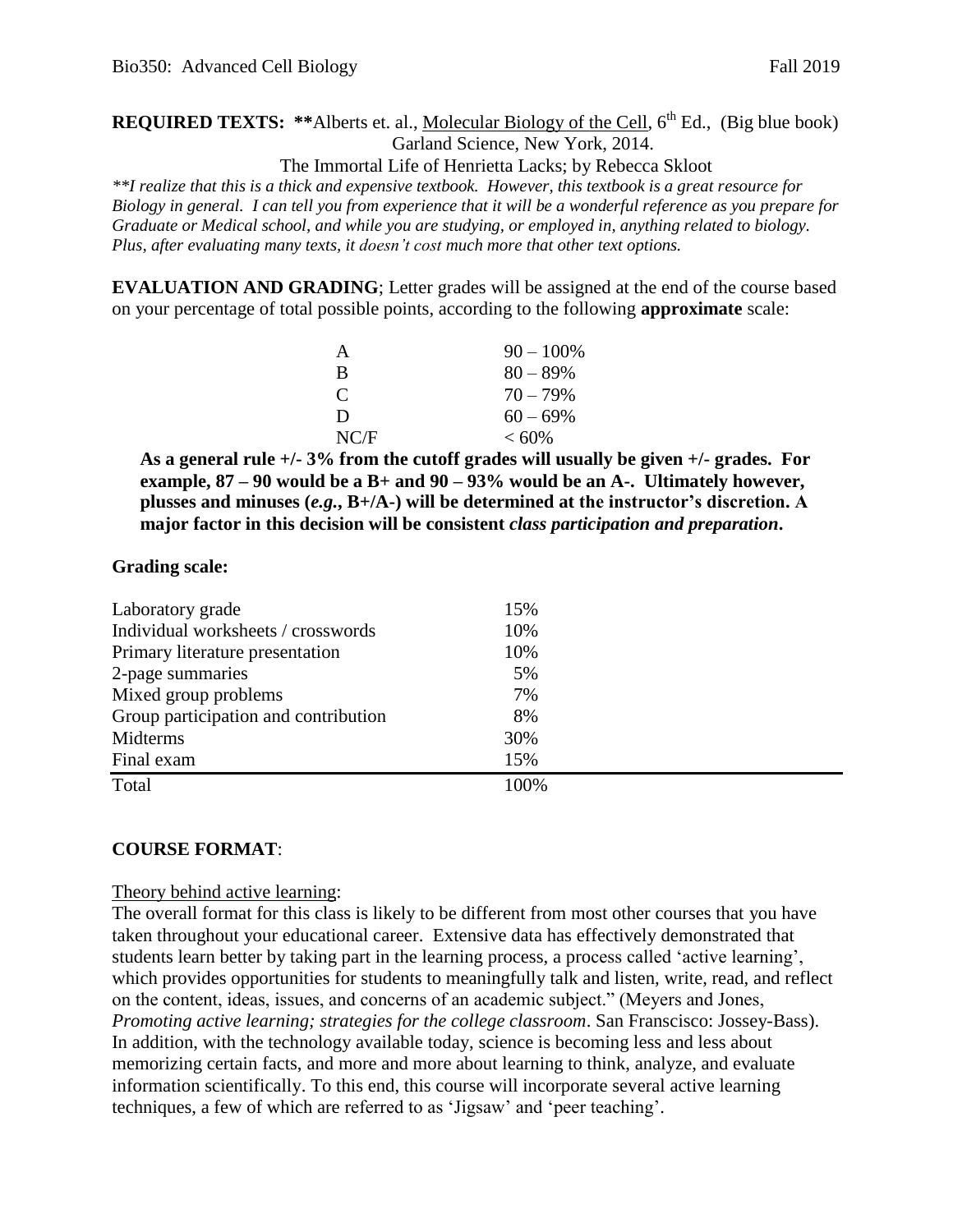#### Classroom participation / Jigsaw learning / Peer teaching:

Students will be in charge of learning a portion of each unit on their own and then teaching that portion to the other members of a mixed group of students assigned different portions of the unit content. The group will work together to answer various questions and solve different problems both in and out of class.

#### Jigsaw / Peer teaching format:

Students will be assigned to one of 5 different groups. For each unit, different groups will be assigned portions of the content (rotating throughout the course)

#### *General timetable within each unit*:

#### **Day 1: Introduction**

- Exercise designed to initiate interest in, and thoughts about, the topic.
- Background information necessary to understand your assigned portions.

#### **Day 2: Same group discussions and exercises**

- Student discussion in groups with others assigned the same topic portion
- Come to class having completed the individual unit worksheet.
	- o Submit to Canvas for grading **PRIOR** to class on that day.
	- o Bring a copy for yourself to use as part of the discussion / teaching
- Discuss the assigned topic with peers who were assigned the same content
	- o Revise misconceptions and clear up confusing aspects
	- o Prepare / practice effective teaching of the key concepts and figures
	- o Use instructor to help clarify any aspect that is unclear.

#### **Prior to mixed group work (prior to Unit day 3):**

- o Submit a concise 2-page summary to Canvas **PRIOR** to the next class
- o Come prepared to describe and teach your content in mixed group

#### **Days 3 – 4: Mixed group work.**

- Students will assemble in assigned mixed groups
- Students will teach each other their own assigned content (~20 minutes each)
- Throughout the group work, the professor will be helping clear up confusion

#### **Days 5 – 8 (# of days vary slightly): Concept clarification and group problem work**

- Instructor led discussions / lectures about different topics within the unit
	- o Further implementation and application of the learned concepts such as how these relate to disease, normal cellular life and function, etc.
	- o Clarifications of commonly misunderstood concepts
- Periodically during discussion, we will introduce a problem from the mixed group questions that you are to work on together in class with your mixed group.
- You should be working as a group some outside of class to complete the other mixed group problems. *Note: I take group participation and evaluations very seriously so you should be sure to be pulling your own weight when questions require some time and effort outside of class to complete.*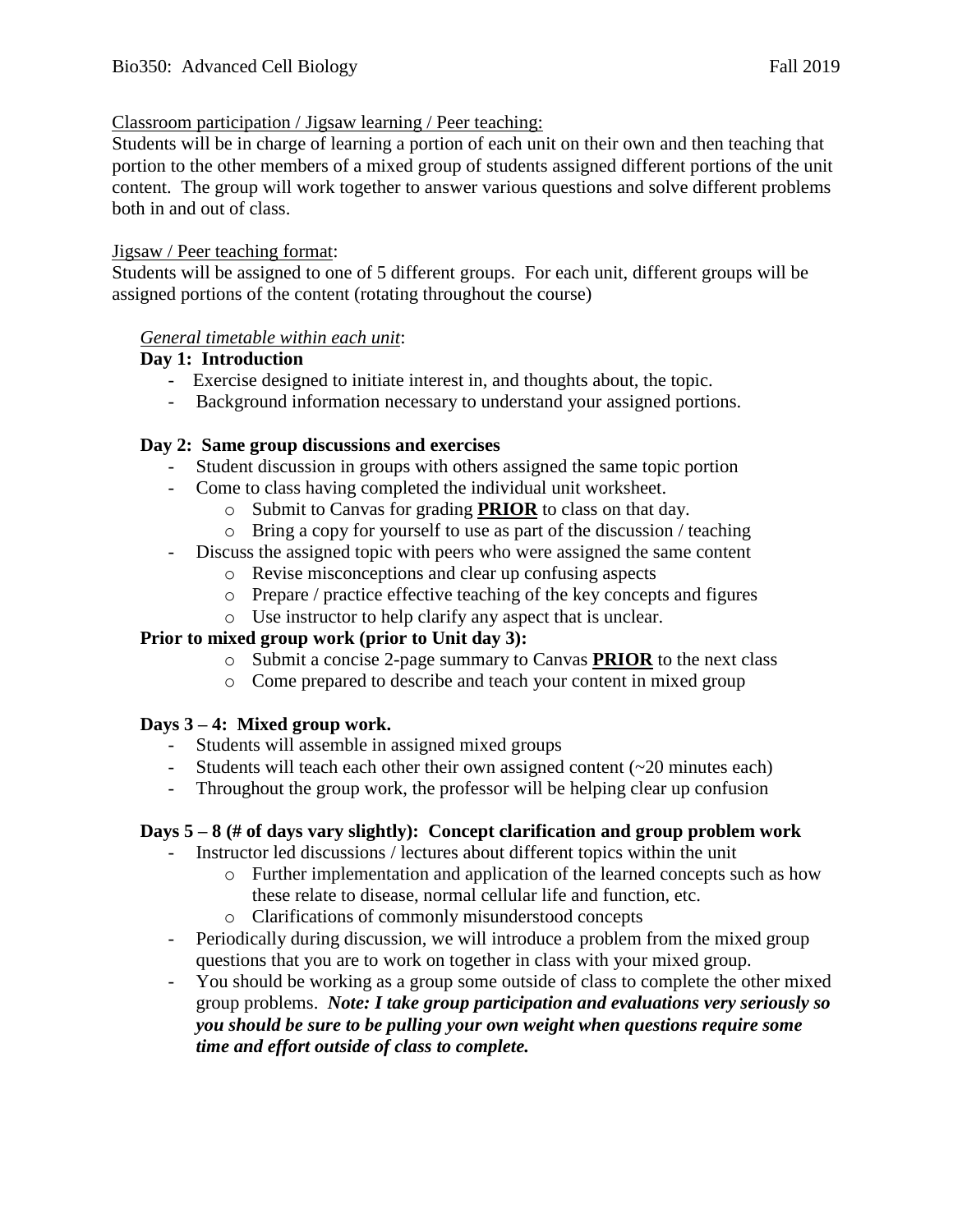# **Course Homework and Assessment Descriptions:**

#### **Worksheets:**

In order to help you focus your thoughts while studying your particular assigned content, you will be given a worksheet to complete. These will be due before you meet in same groups (day 2 of the unit) so that you can bring the completed worksheet to class and use it to confer with students who were assigned the same content. Your individual worksheet is to be submitted to Canvas prior to the same groups class (**NO LATE SUBMISSIONS WILL BE ACCEPTED**). You will then work in "same group" with others assigned the same content, helping to explain important concepts and eliminate misconceptions and confusion. Please use your professor during this time (ASK QUESTIONS OF ME). If one considers the 2-page summaries, the mixed group work and participation, these worksheets really will help contribute to ~30% of your grade (at least indirectly) and thus should be taken very seriously.

#### **2-page summaries:**

There is a lot of content in this class. A big part of the success of this format is dependent on each student working hard to understand their assigned content to such a degree that he/she can adequately teach that content to other students and use their knowledge to help with the group answer problem sets. In order to help orient your thoughts into a concise package, you are required to make a 2-page summary of the main ideas and the details of the information contained in your particular content area. The 2-page summary **MUST BE 12-point font (Times New Roman), 1 ½ spaced lines, and less than 2 pages long**. You may find it difficult to adequately describe all of the pertinent information in this small a space, but this is part of the point…to force you to think about, and understand, the content in such depth that this becomes possible, thus making teaching it to others much easier. This will also help you practice to communicate the important concepts without extraneous verbage. You will print out copies of the summary for each of your mixed group members for use in teaching during mixed group work. The summary can be started at any time and is to be submitted individually, but you should use your 'same group' work to help you complete it. Submit via Canvas.

#### **Mixed group problems**

Groups of 5 or 6, with one person from each content area, will assemble and help teach each other the various content that everyone is ultimately responsible for in each unit. To help you assemble the information from each member of the group, the groups will work on, and turn in, various problem sets. These should be uploaded to Canvas by a single member of each group, with all the group members' names at the top. We will be working on some of the group problems together in class. However, some of the questions will require a effort outside of class. Be sure to work together and pull your own weight. I suggest designing a google document that everyone can add to and revise. You will be grading each other on participation and effort, and I will be taking account of that as well. **Remember that your participation is worth 8% of your grade and I reserve the right to dock points even further from the overall grades! Also, the concepts covered in these problems are very likely to appear on the exams so it is to your benefit to understand the answer to the problems and to learn from other members of your group.**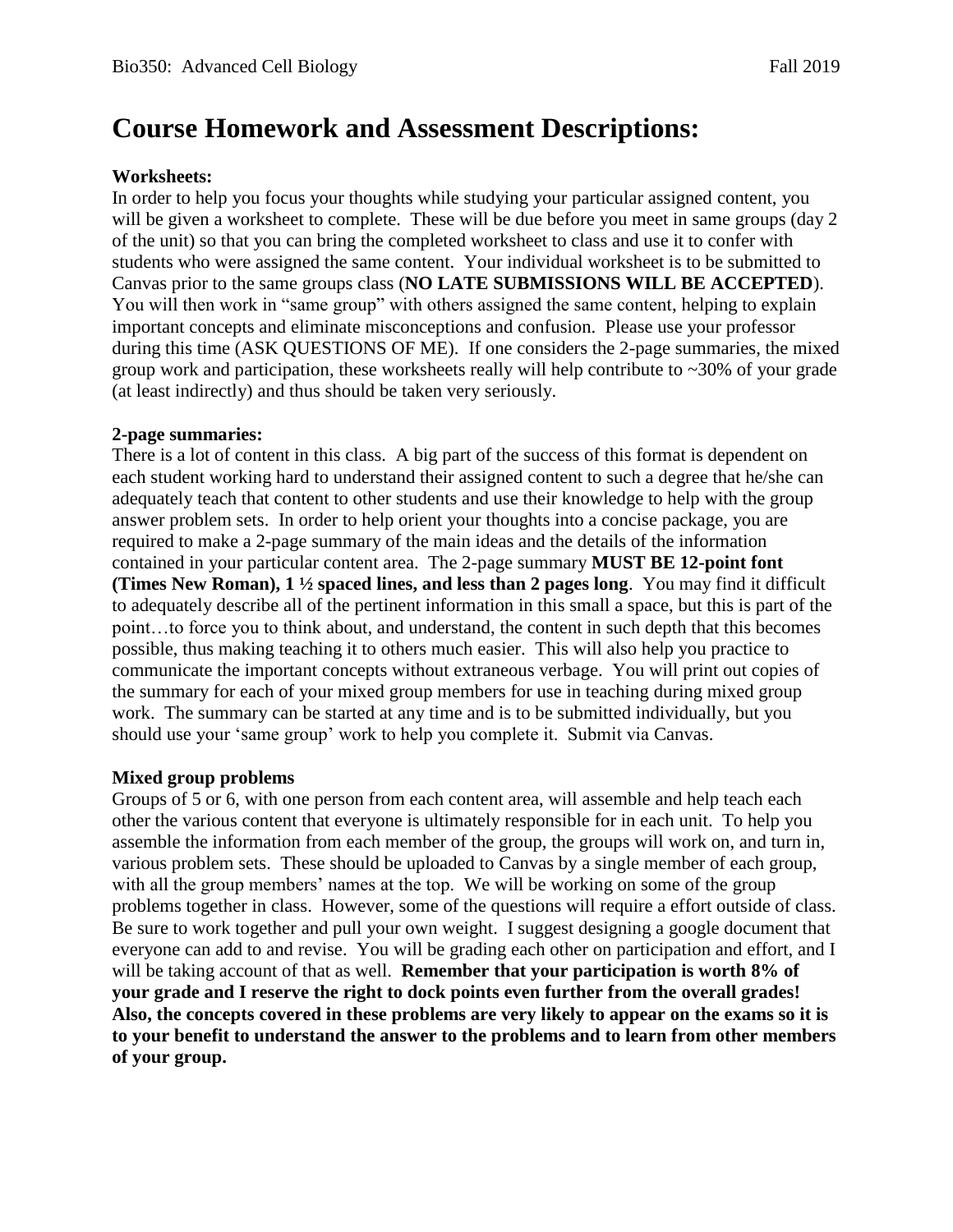#### Crossword puzzle:

I will be generating crossword puzzles using key terms from the chapter. You are to complete these individually. Although I like to focus more on concepts, memorizing and understanding terms is key to Cell biology. Hopefully, this will be a 'fun' activity that will help you study and recognize terms throughout the book. While completing the puzzles, make sure you understand the terms and their importance to the topic. *You are required to complete the Unit 1 crossword puzzle and 3 of the last 5 units. I suggest you complete them all for your benefit, but you have 2 that you can fail to turn in without penalty*.

### **Group participation / evaluation**

As this course is largely designed based on group work, a significant portion of your overall grade (8%) will be based on your preparation, participation, and contribution to class. **There will be opportunities for students to evaluate their fellow group members for preparation, contribution to group problems, and ability to convey their content to the rest of the group.**  Remember that your participation is worth 8% of your grade and I reserve the right to dock points even further from the overall grades!

#### **Midterms and Final exam**

There will be three scheduled midterms throughout the semester. These midterms will be given during the scheduled laboratory times. Tests will be a combination of multiple choice, short answer / problems, and essay. Each mid-term will mainly cover the recent material. However, since all of science is cumulative, you will still be responsible for material covered earlier in the sense that comprehension of this material may be key to answering questions on new material. The final exam will be approximately 40% new material and 60% cumulative. **You must take the final exam at the scheduled place and time.** 

#### **Primary literature presentation**

During each lecture, one of the groups will be assigned to cover a primary literature article on the topic material. Your group will be presenting the article in a  $30 - 45$  minute, journal club-style presentation during the lab period. As for the other sections, there will be a worksheet that you must complete, meant to guide you through understanding the article. Although **you will not be required to write 2-page summary on the content of this article, you should still come to the mixed groups prepared to participate, especially in the mixed group problems.** See the guidelines for article presentation for helpful hints, presentation formatting, and the grading rubric on this particular project.

#### **Feedback**

As you go through each unit, please let me know what concepts are clear, and which need extra clarification during the concept clarification classes. Also, I have continuously revised this course format to help make it as good as possible. However, I understand that people are different so please give me feedback throughout the course so that I can continue to make this better and optimize your learning experience. I also work very hard to give you feedback on assignments, etc. Use this to your advantage to learn and prepare for the exams.

#### **Laboratory work**

See laboratory syllabus for detailed information.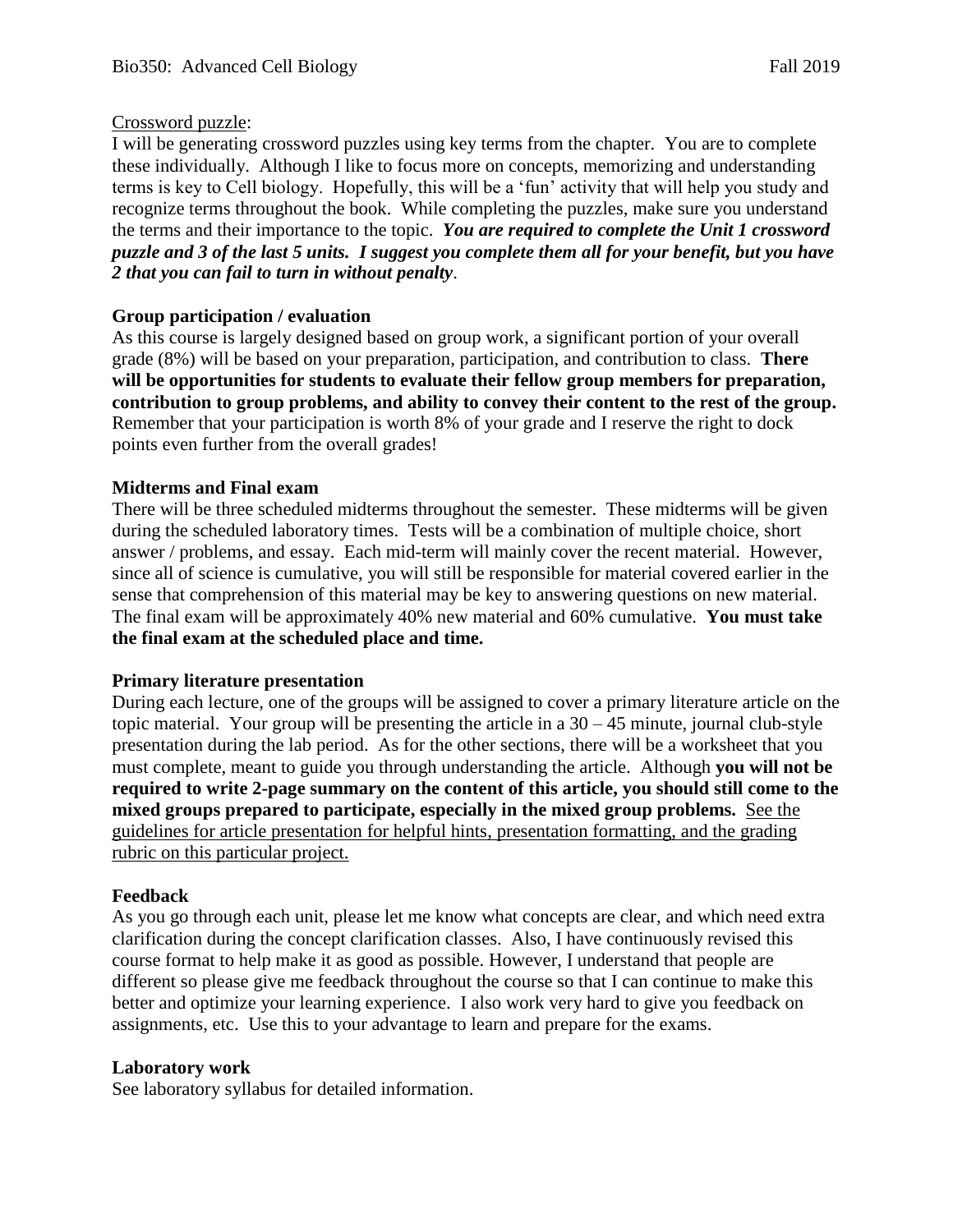#### ACADEMIC HONESTY:

Students should demonstrate academic honesty by doing original work and by giving appropriate credit to the ideas of others. As explained in the university catalog, academic dishonesty is the act of presenting information, ideas, and/or concepts as one's own when in reality they are the results of another person's creativity and effort. Violations of university academic honesty include cheating, plagiarism, falsification, aiding the academic dishonesty of others, or malicious misuse of university resources. A faculty member who believes a situation involving academic dishonesty has been detected may assign a failing grade for a) that particular assignment or examination, and/or b) the course following the procedure in the university catalog. Students may appeal also using the procedure in the university catalog. See Academic Policies for further information.

#### Academic accommodations:

While all students are expected to meet the minimum standards for completion of this course as established by the instructor, students with disabilities may require academic adjustments, modifications or auxiliary aids/services. At Point Loma Nazarene University (PLNU), these students are requested to register with the Disability Resource Center (DRC), located in the Bond Academic Center. [\(DRC@pointloma.edu](mailto:DRC@pointloma.edu) or 619-849-2486). The DRC's policies and procedures for assisting such students in the development of an appropriate academic adjustment plan (AP) allows PLNU to comply with Section 504 of the Rehabilitation Act and the Americans with Disabilities Act. Section 504 (a) prohibits discrimination against students with special needs and guarantees all qualified students equal access to and benefits of PLNU programs and activities. After the student files the required documentation, the DRC, in conjunction with the student, will develop an AP to meet that student's specific learning needs. The DRC will thereafter email the student's AP to all faculty who teach courses in which the student is enrolled each semester. The AP must be implemented in all such courses.

If students do not wish to avail themselves of some or all of the elements of their AP in a particular course, it is the responsibility of those students to notify their professor in that course. PLNU highly recommends that DRC students speak with their professors during the first two weeks of each semester about the applicability of their AP in that particular course and/or if they do not desire to take advantage of some or all of the elements of their AP in that course.

#### FERPA POLICY

In compliance with federal law, neither PLNU student ID nor social security number should be used in publicly posted grades or returned sets of assignments without student written permission. This class will meet the federal requirements by (Note: each faculty member should choose one strategy to use: distributing all grades and papers individually; requesting and filing written student permission; or assigning each student a unique class ID number not identifiable on the alphabetic roster.). Also in compliance with FERPA, you will be the only person given information about your progress in this class unless you have designated others to receive it in the "Information Release" section of the student portal. See Policy Statements in the (undergrad/ graduate as appropriate) academic catalog.

**FINAL EXAMINATION POLICY** - Successful completion of this class requires taking the final examination on its scheduled day. The final examination schedule is posted on the Class Schedules site. NO requests for early examinations or alternative days will be approved.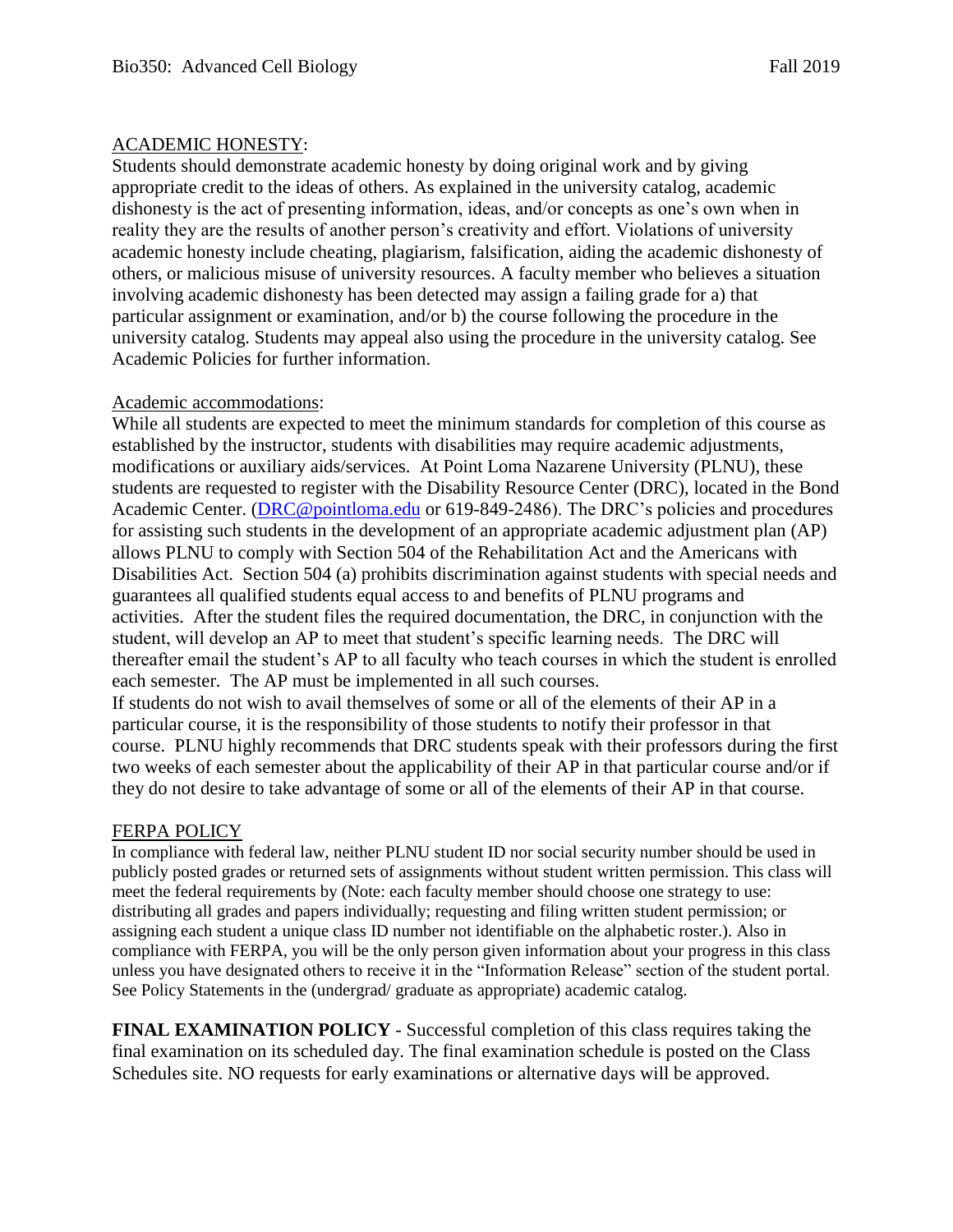## **TENTATIVE COURSE SCHEDULE**:

| <b>Week</b>              | Unit                            | <b>Date</b>               | <b>Topic</b>                                              | <b>Textbook</b><br><b>Reference</b>    | <b>Homework due</b><br>(due prior to class)                     |
|--------------------------|---------------------------------|---------------------------|-----------------------------------------------------------|----------------------------------------|-----------------------------------------------------------------|
|                          |                                 | $9 - 2$                   | No class: Labor day                                       |                                        |                                                                 |
| Week<br>$\boldsymbol{l}$ | Unit                            | $9 - 4$                   | Course introduction                                       | Ch 1 (review),                         |                                                                 |
|                          | 1                               | $9 - 6$                   | Chapter 1, Ch. 3, Ch. 8 (review)                          | Ch. 3; Pg 149-169.                     | Unit 1 Crossword                                                |
| Week<br>$\overline{2}$   | Unit<br>$\overline{2}$          | $9 - 9$                   | Chapter 1, Ch. 3, Ch. 8 (review<br>information) continued | Ch. 8; Pg 439-445,<br>Ch.9; Pg 529-562 |                                                                 |
|                          |                                 | $9-11$                    | Unit 2 introduction                                       | $Ch. 10 - Ch. 11$                      | Unit 1 worksheet.                                               |
|                          |                                 | $9-13$                    | Group work (same groups)                                  | $Ch. 10 - Ch. 11$                      | Unit 2 individual<br>worksheet                                  |
|                          |                                 | $9-16$                    | Cell membranes; mixed groups<br>(teaching)                | $Ch 10 - 11$                           | Unit 2 - 2-page<br>summary                                      |
| Week<br>$\overline{3}$   | Unit<br>2                       | $9-18$                    |                                                           | (cont.)                                |                                                                 |
|                          |                                 | $9 - 20$                  | Cell membranes; concept<br>clarification                  |                                        |                                                                 |
| Week                     | Unit                            | $9 - 23$<br>$9 - 25$      | Cell membranes; concept                                   | $Ch 10 - 11$                           |                                                                 |
| $\boldsymbol{4}$         | 2                               | $9 - 27$                  | clarification                                             | (cont.)                                | Unit 2 crossword                                                |
| <b>Exam</b>              |                                 | Thursday 10-3; Lab Period |                                                           | <b>Exam I</b> (covers Ch. 1, 3, 8-11)  |                                                                 |
| Week<br>5                | Unit<br>$\mathbf{3}$            | $9 - 30$                  | Intracellular trafficking;<br>introductory activity       |                                        | Unit 2 mixed group<br>problems and group<br>participation eval. |
|                          |                                 | $10-2$                    | Group work (same groups)                                  | Ch. 12 - 13                            | Unit 3 individual<br>worksheet                                  |
|                          |                                 | $10-4$                    | Intracellular trafficking: Mixed<br>group teaching        |                                        | Unit 3 - 2-page<br>summary                                      |
| Week<br>6                | Unit<br>3                       | $10-7$                    | Intracellular trafficking: Mixed<br>group teaching        |                                        |                                                                 |
|                          |                                 | $10-9$                    | Intracellular vesicular                                   | Ch. 12 - 13                            |                                                                 |
|                          |                                 | $10 - 11$                 | trafficking; concept clarification                        |                                        |                                                                 |
| Week<br>7                | Unit<br>$\mathbf{3}$            | $10 - 14$                 | Intracellular vesicular traffic;                          | Ch. 12 - 13                            |                                                                 |
|                          |                                 | $10-16$                   | concept clarification (cont.)                             |                                        | Unit 3 crossword                                                |
|                          | Unit<br>$\overline{\mathbf{4}}$ | $10-18$                   | Cell signaling; introductory<br>activity                  | Ch. 15                                 | Unit 3 mixed group<br>problems and group<br>participation eval. |
| <b>Exam</b>              |                                 | 10-24; Lab Period         |                                                           | <b>Exam 2</b> (covers Ch. 12-13)       |                                                                 |
| Week<br>8                | Unit<br>$\overline{\mathbf{4}}$ | $10 - 21$                 | Cell signaling; same groups                               | Ch. 15                                 | Unit 4 individual<br>worksheet                                  |
|                          |                                 | $10-23$                   | Cell signaling; mixed group<br>(teaching)                 |                                        | Unit 4 - 2-page summary                                         |
|                          |                                 | $10 - 25$                 | <b>No class: Fall break</b>                               |                                        |                                                                 |